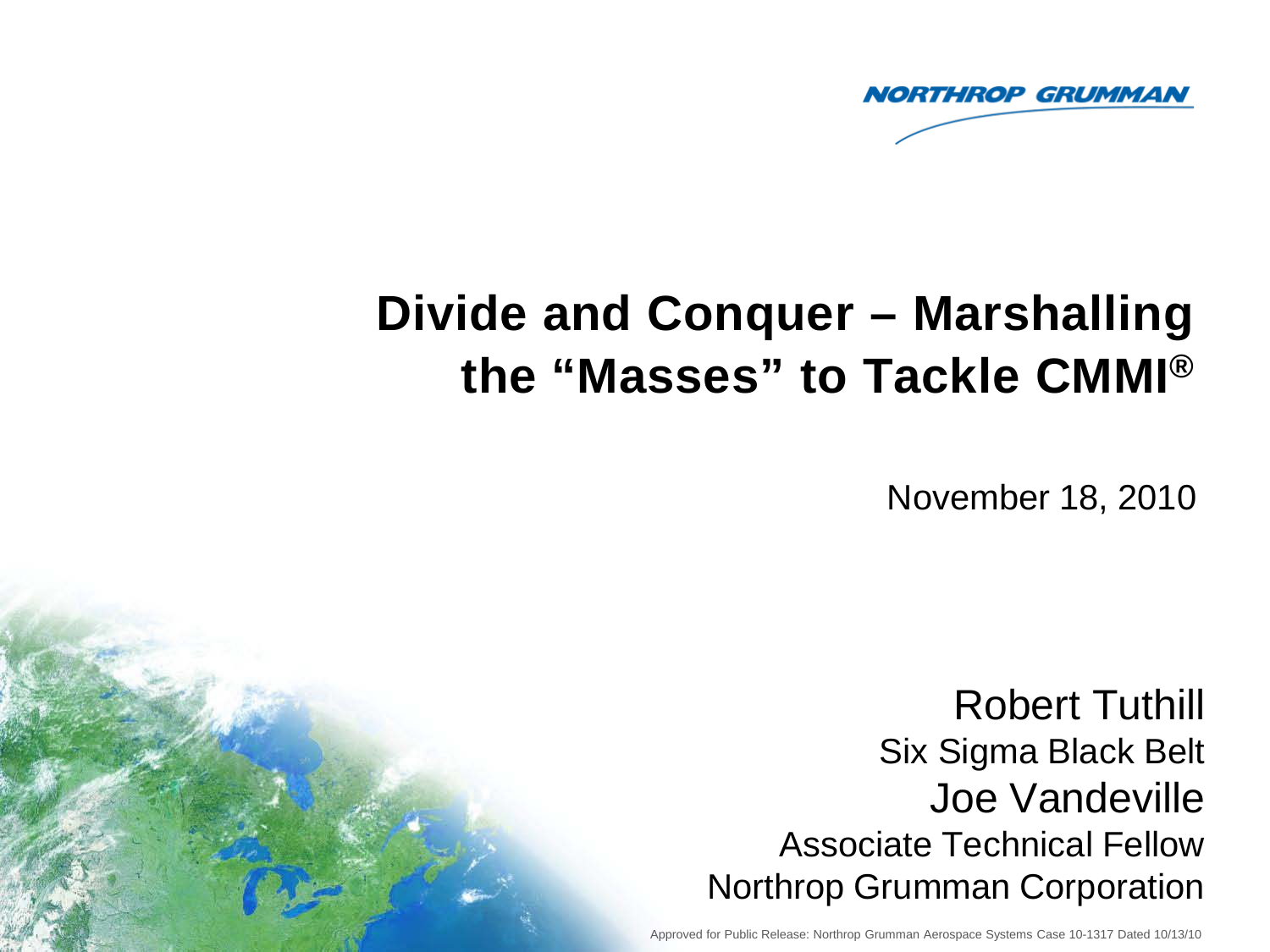Agenda



- The Set-up
- How CMMI<sup>®</sup> Gets Done
- Options for Implementation
- Realize the Organization is a System
- Implementing a Systems Approach to CMMI<sup>®</sup>
- Identifying the Components of the System
- Populating the Systems Framework
- Summary

® CMMI is registered in the U.S. Patent and Trademark Office by Carnegie Mellon University.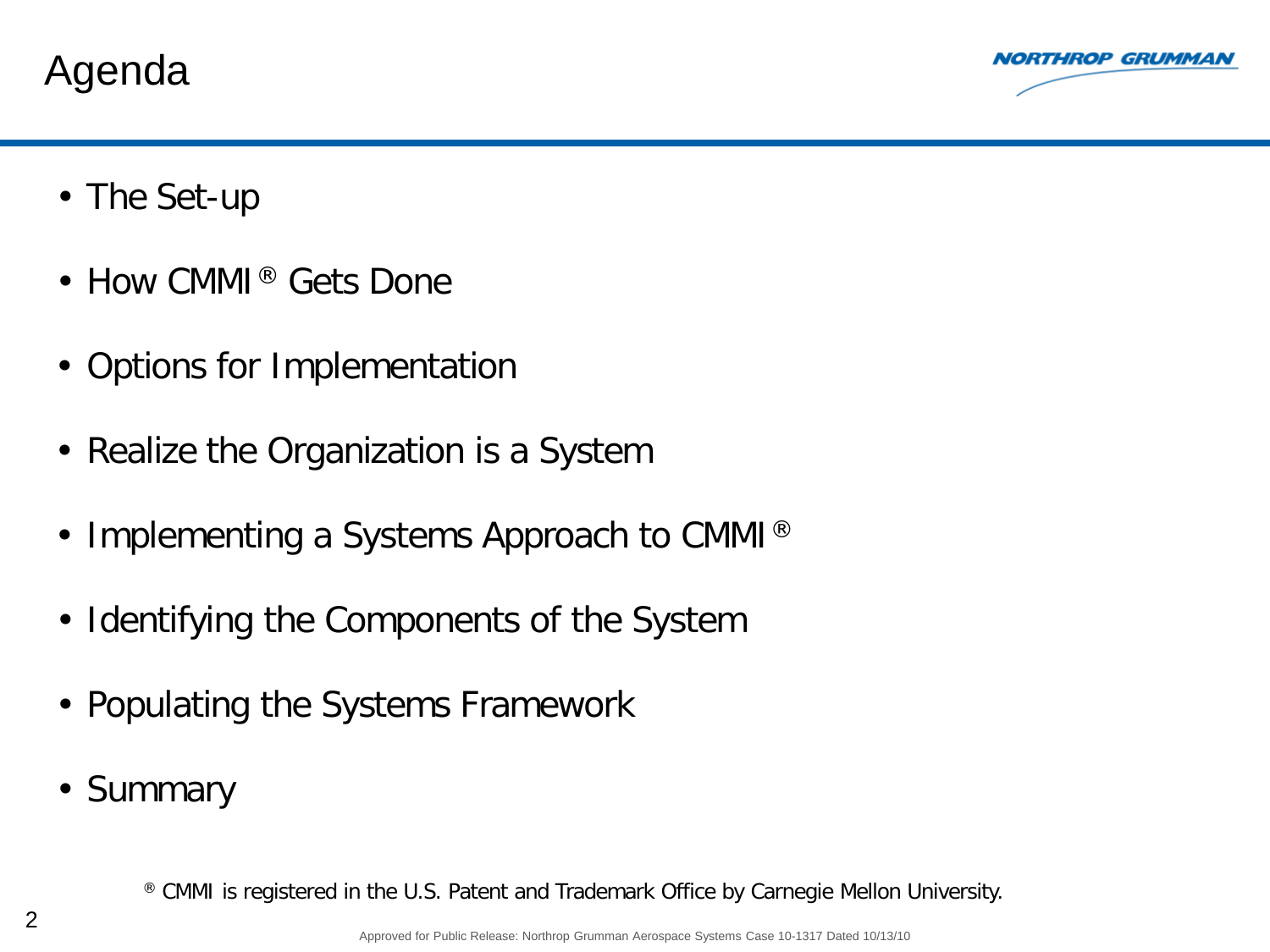



- Its midnight, and a small group of process experts are burning the candles, preparing for an up-coming appraisal
	- Sound familiar?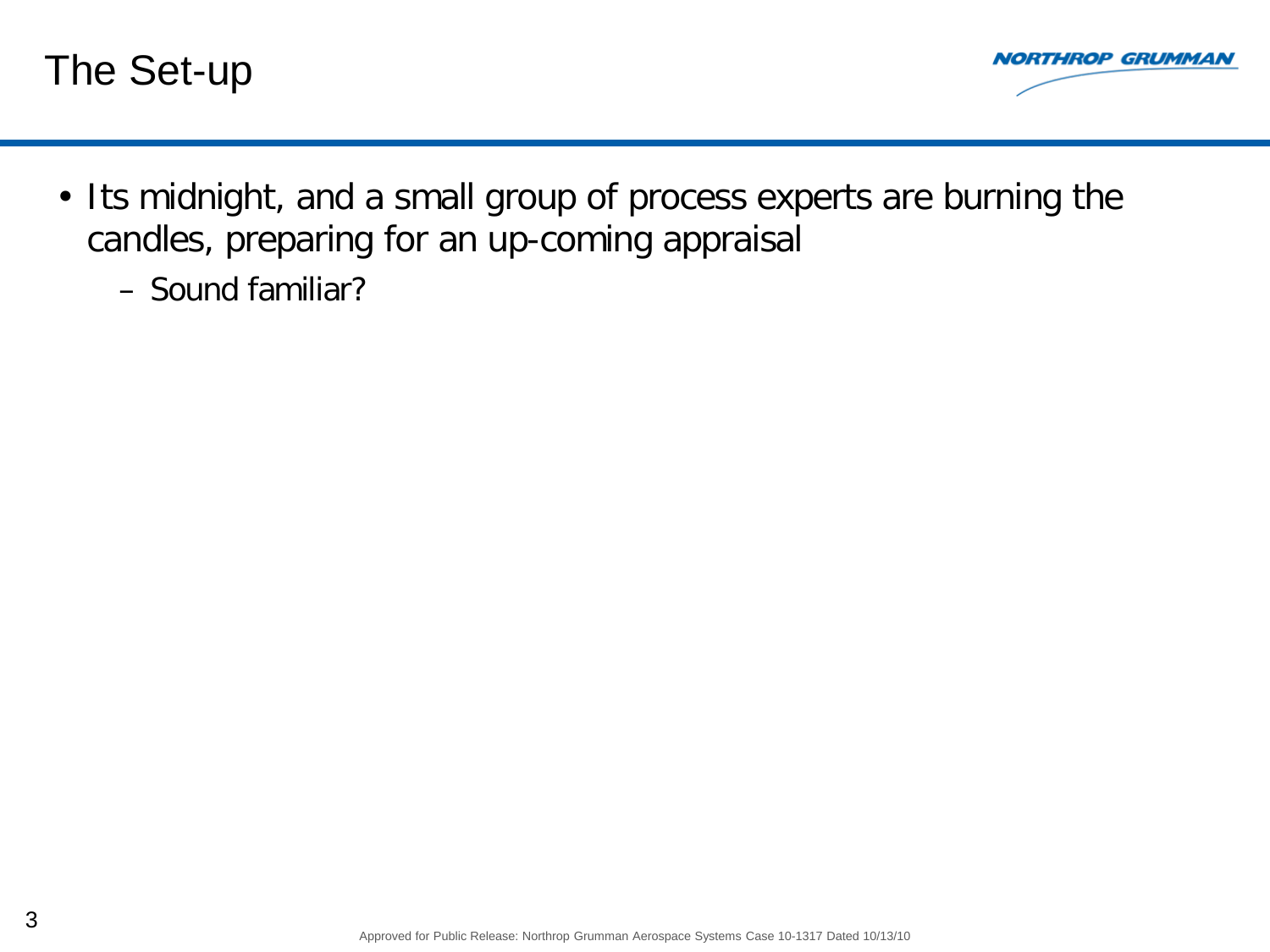# How CMMI Gets Done



- A Common Method
	- In many organizations, a small cadre of process experts develops the CMMI approach for their organization
		- Map CMMI to processes
		- Ensure processes comply
		- Identify and collect artifacts
- Understanding the Evolution of the Common Method
	- CMM® began as a Software model, so naturally a Software group generally comprised the cadre responsible for implementation
	- When the CMMI for System and Software came out, many organizations expanded the responsibility for implementation to include the larger Engineering group
		- The scope of implementation remained primarily within the Engineering disciplines
	- With the IPPD extension of CMMI, the potential for a broader implementation outside the boundaries of Engineering disciplines became a practical option for organizations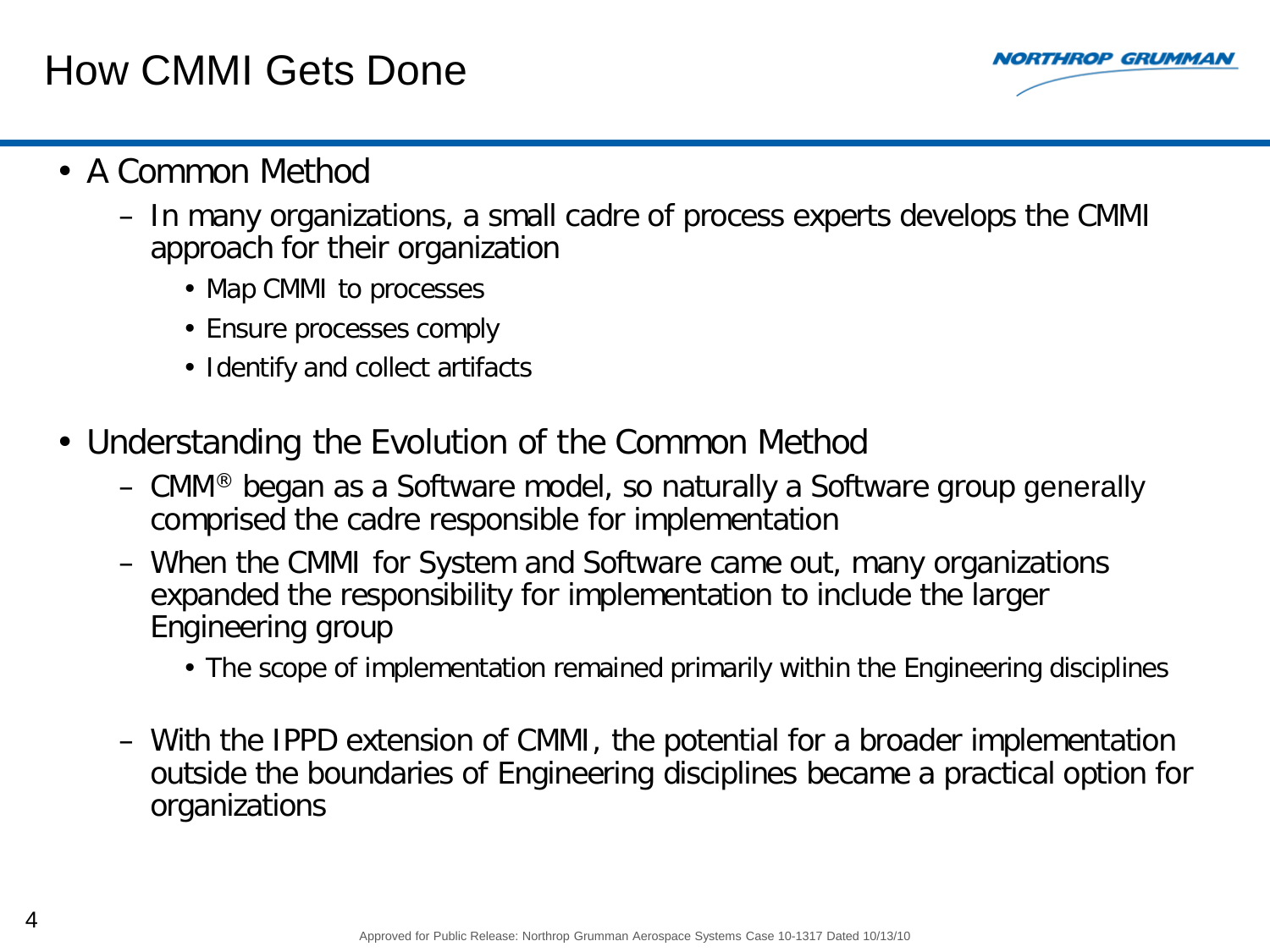

- Cultural Roadblocks to an Expanded Implementation
	- Given the evolution of the model, and its Engineering-centric legacy, process experts within Engineering disciplines typically remain at the center of implementation efforts
		- The CMM/CMMI model went through an evolutionary expansion yet that hasn't necessarily translated as a change in the size and make-up of the implementation team
			- The Engineering-centric cadre remains relatively constant in many organizations
	- $-$  The result:
		- A broad organizationally based model is often implemented by a small specialized group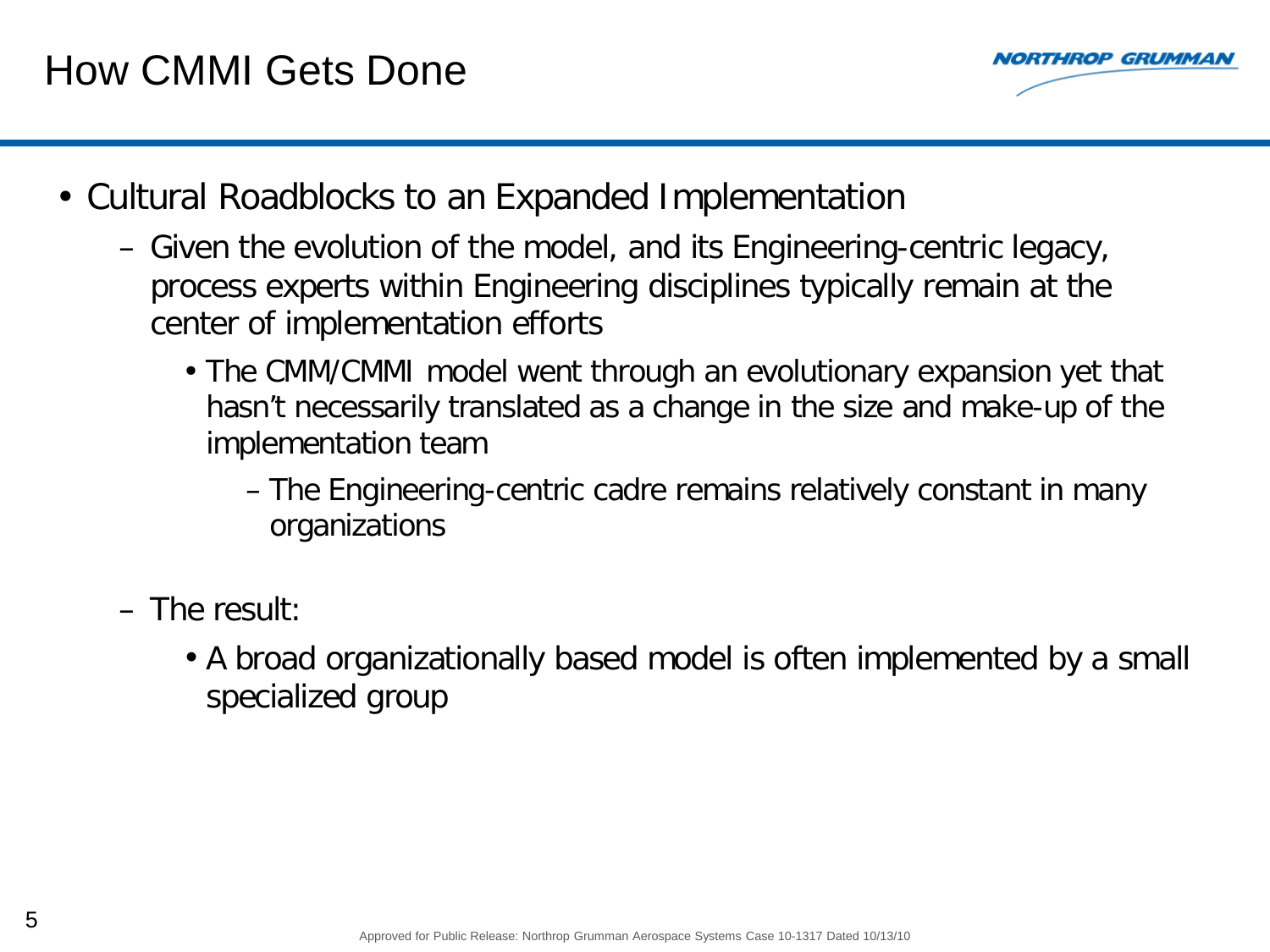# Options for Implementation



- Overcoming the Roadblocks
	- How can a small cadre effectively implement a broad model so that the organization at large will understand, embrace, and institutionalize the implementation?
		- Option 1:
			- Restrict the organizational scope of the model primarily to Engineering activities
		- Option 2:
			- Acquire the necessary resources to expand the scope beyond Engineering to include other departments
				- » E.g. Program Management, Sub-Contract Management, or Human Resources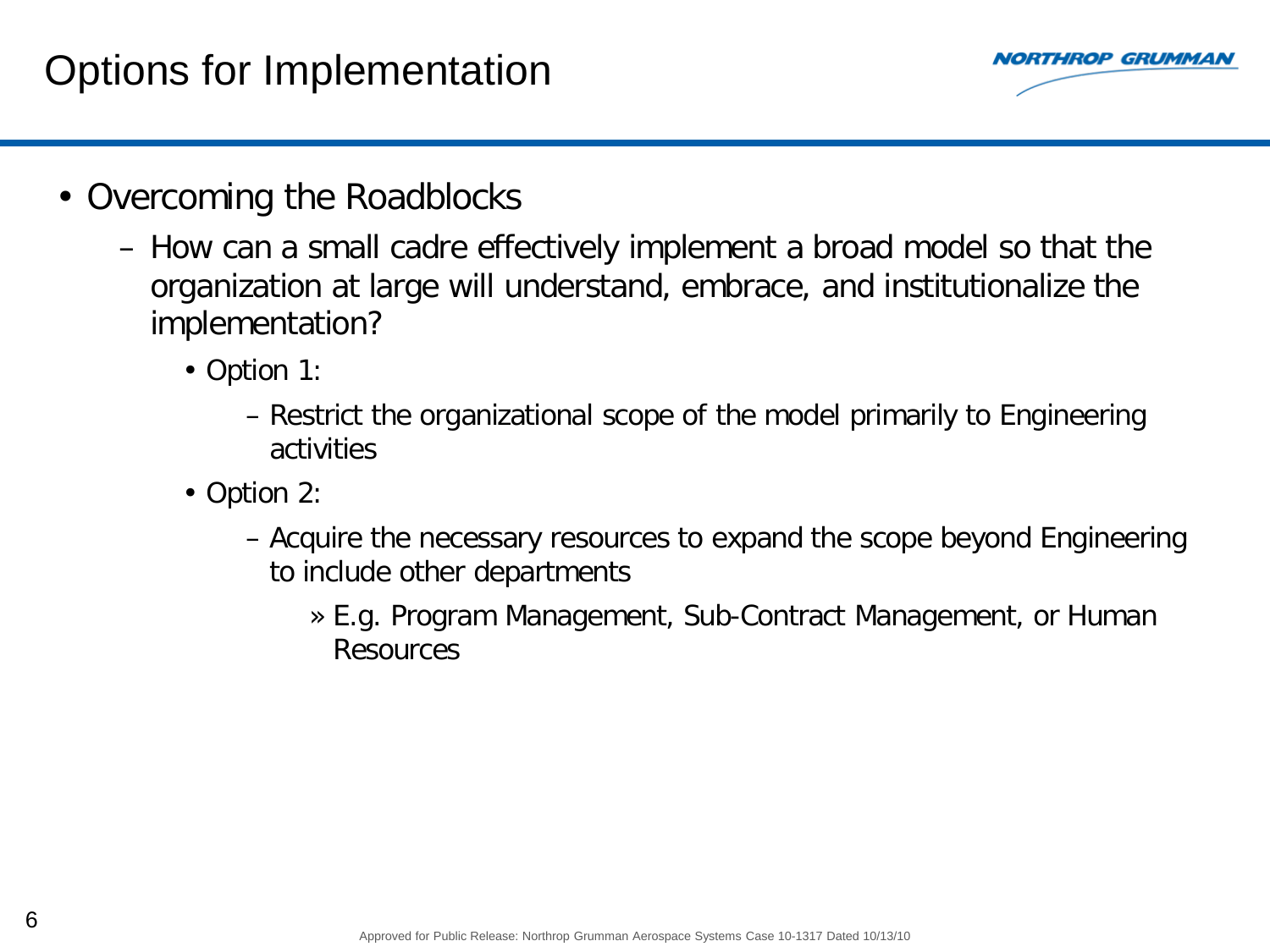

- Option 1:
	- Consider the consequences when the scope is restricted to Engineering
		- Although the approach is easier for an Engineering-based cadre to manage, there are downsides:
			- Project management functions (e.g. PP, PMC, IPM, RSKM, CM, SAM, DAR) may be limited to technical management
				- » This is likely to exclude important higher level non-engineering functions
			- The restricted approach leaves an organization with the inability to capture:
				- » Program Management plan
				- » Non-technical risks related to program execution
				- » Staffing resources associated with contract management, customer interfaces, and program management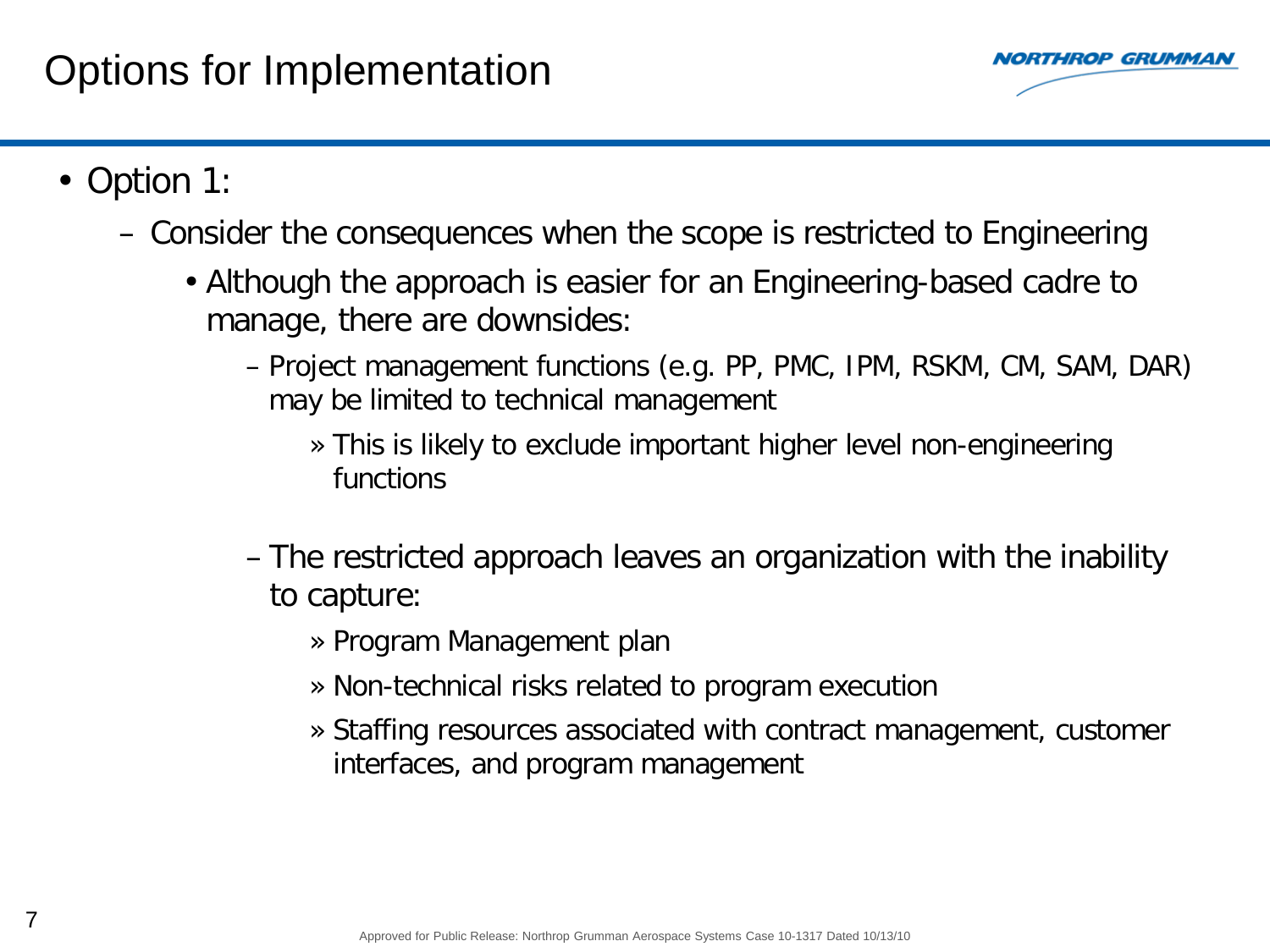

- Option 1:
	- Consequences Continued
		- Other disciplines within the enterprise fail to see the value of the CMMI model when it is implemented with an engineering-centric approach
			- They view the model as something important only to engineering (engineering owns it) and of no real use to the program at large
		- The Result:
			- A restricted view of CMMI applicability
			- This may be a viable option for some organizations, but not all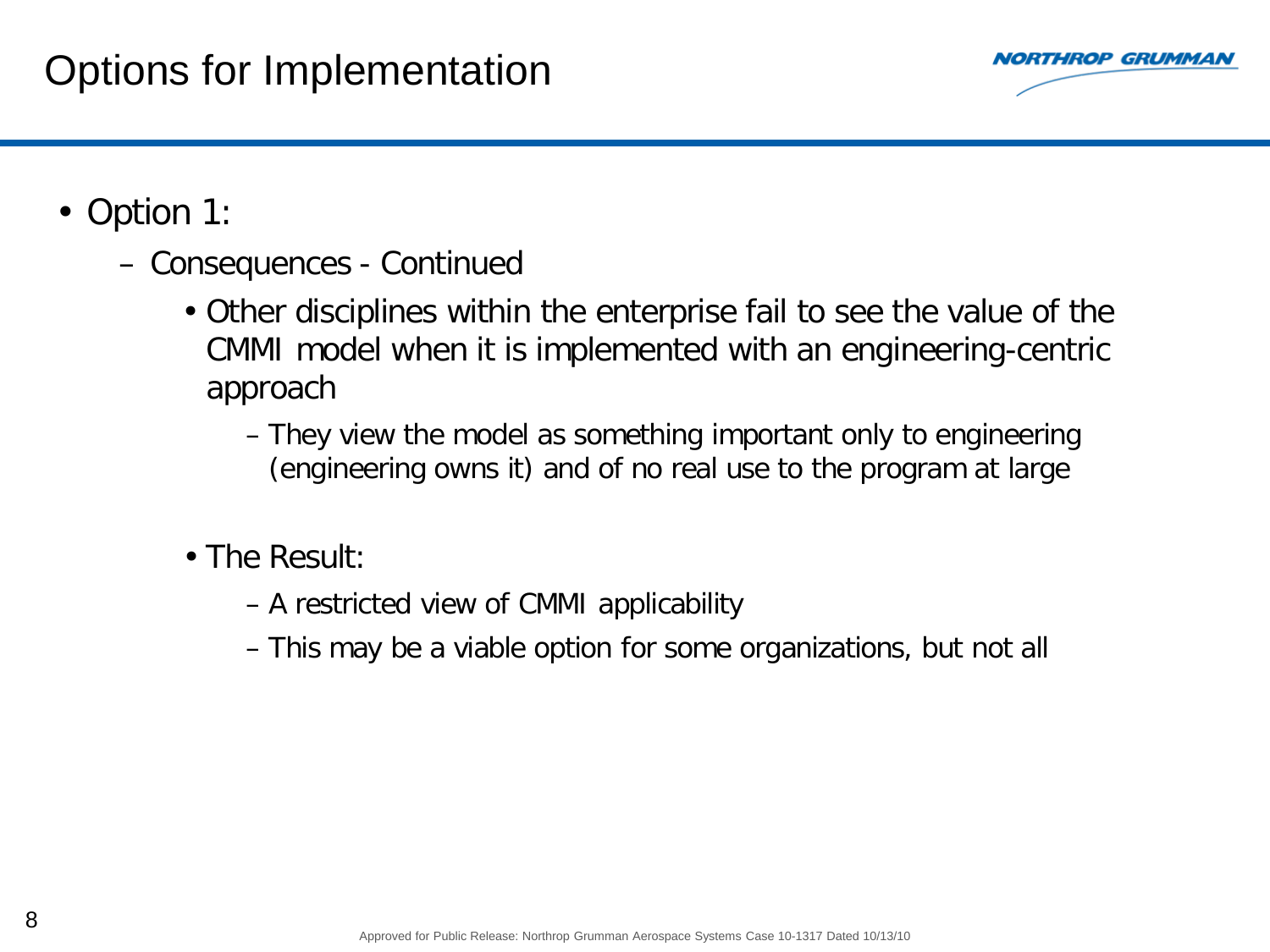## Options for Implementation



- Option 2:
	- Consider expanding the scope beyond Engineering
		- Although the approach is more challenging for an Engineering-based cadre to manage, there are upsides:
			- Provides a more realistic, inclusive view of the Enterprise
			- The payoff is worth the effort
				- » It results in a more robust implementation of the model, involving a greater representative cross-section of the enterprise
		- Engineering typically provides the CMMI knowledge-base and the personnel experienced in pulling appraisals together
			- The expanded approach requires bringing in players from other departments, so how does engineering steer this effort and involve these players?
		- The answer
			- You trick them
				- » Develop methods and management support to solicit assistance from departments outside Engineering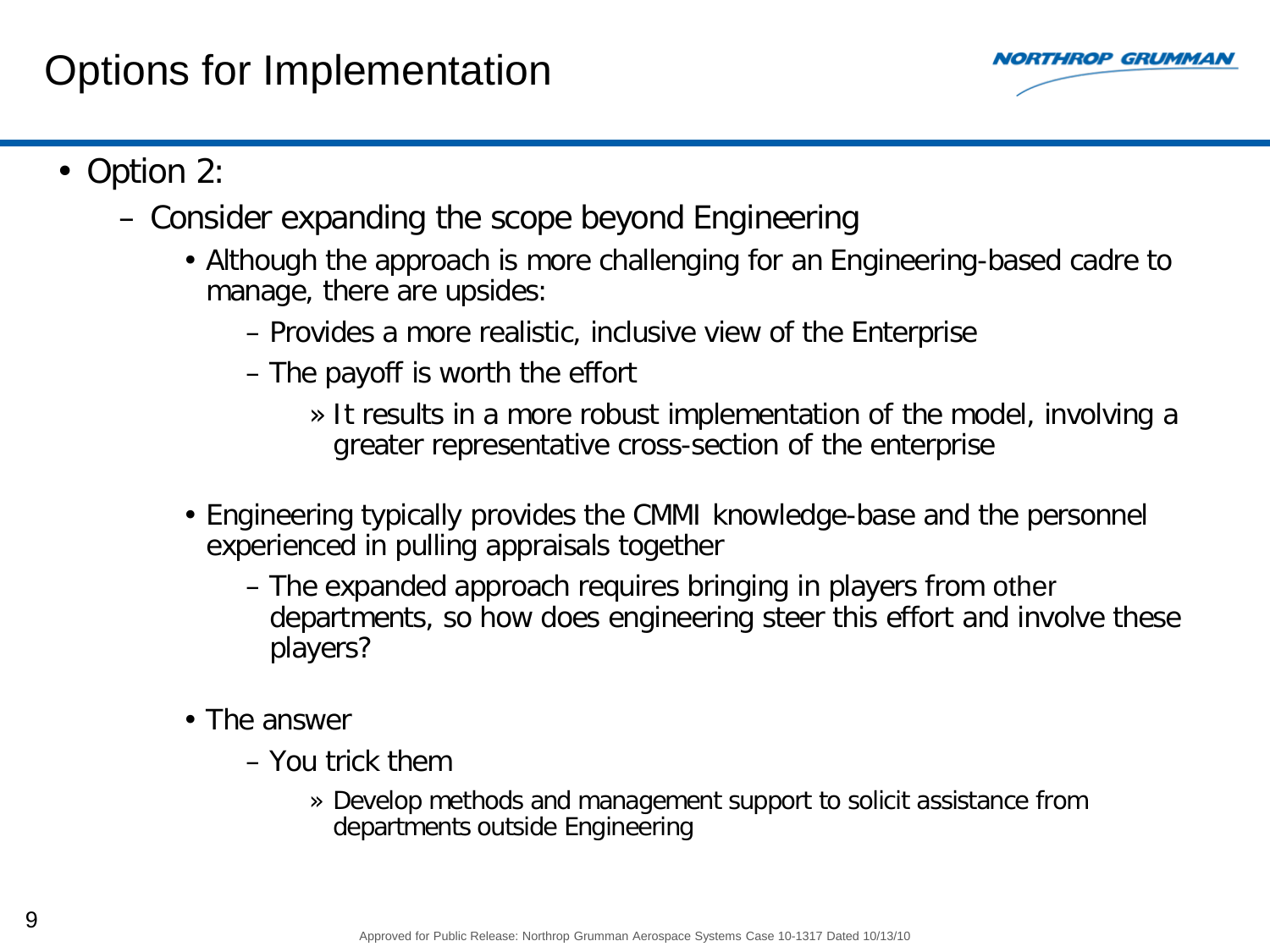# Realize the Organization is a System



- Once the decision is made to employ an expanded approach beyond Engineering, another decision must be made
	- What will be scoped in and out of the expanded model implementation?
- What are the functional elements of the "scoped" organization
	- Organizational charts and charters can help determine who has the mandate for these functions
		- Example: the CMMI model addresses resources/facilities (e.g. PP SP2.4 & IPM SP1.3) and organizational training (OT)
			- Determine which functional elements within the organization typically handle those areas.
- By viewing the organization as a system, the inclusion of critical organizational elements can be determined to satisfy the model
	- Example: including Program Management and Global Supply Chain can be useful in satisfying PP, PMC, IPM, and SAM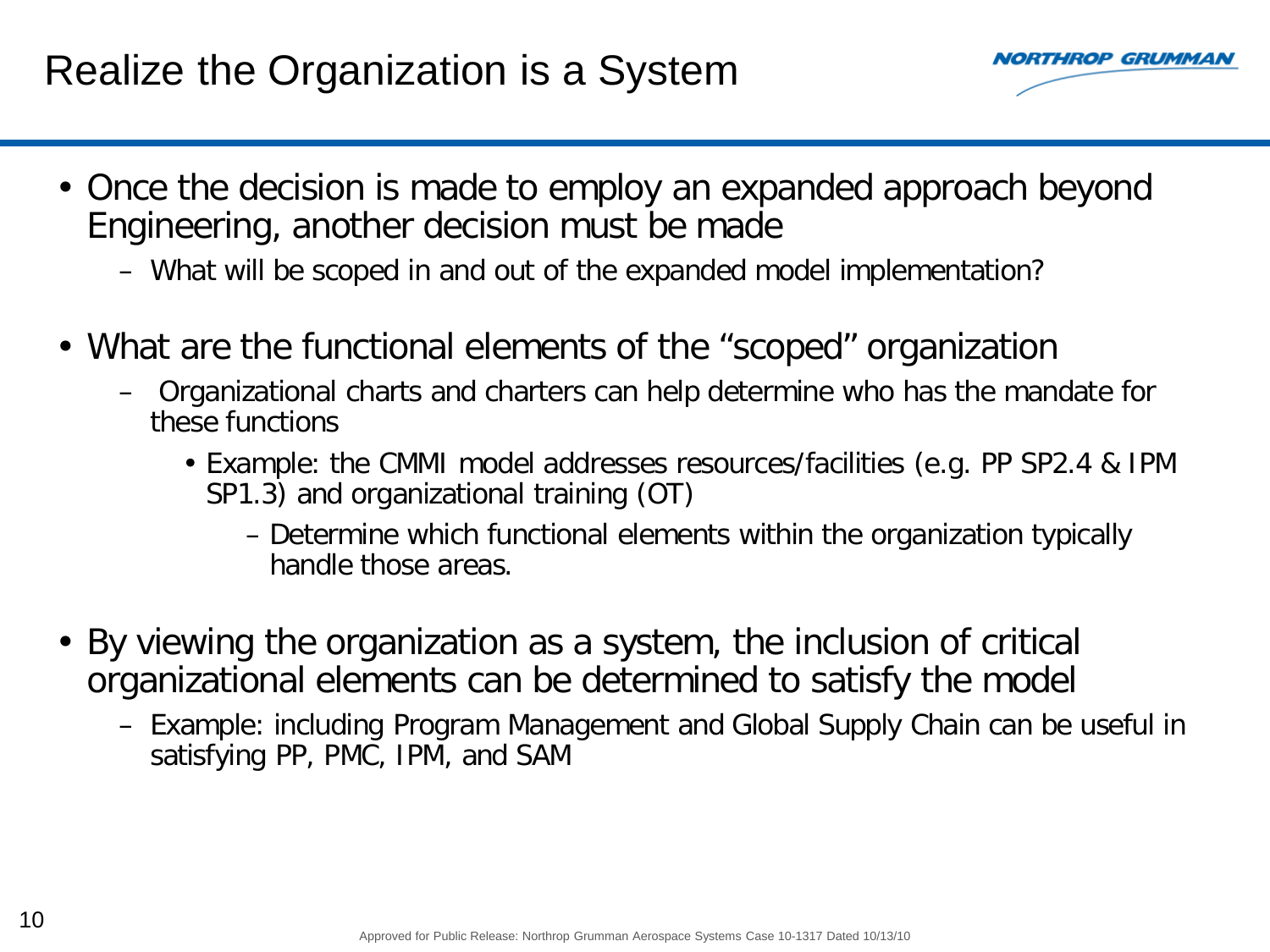

- An effective approach to encourage participation of non-Engineering organizations
	- Consider techniques to elicit a sense of ownership of parts of the model among other disciplines
		- Develop an initial mapping of the "owning" organizations to the CMMI processes
		- Identify the organizational entities (think system components) that might "own" portions of the CMMI model (think requirements)
		- Identify whether the organizational entities have a "project" or "organizational" responsibility in relation to the process area
			- This will tell you where artifacts will come from
		- For each "owning" organization identify the CMMI processes that they own
		- Work through executive management to identify process subject matter experts (SMEs) in each discipline to assist in the effort
		- Hold meetings with the organizational SMEs to secure their comments and concurrence on the mapping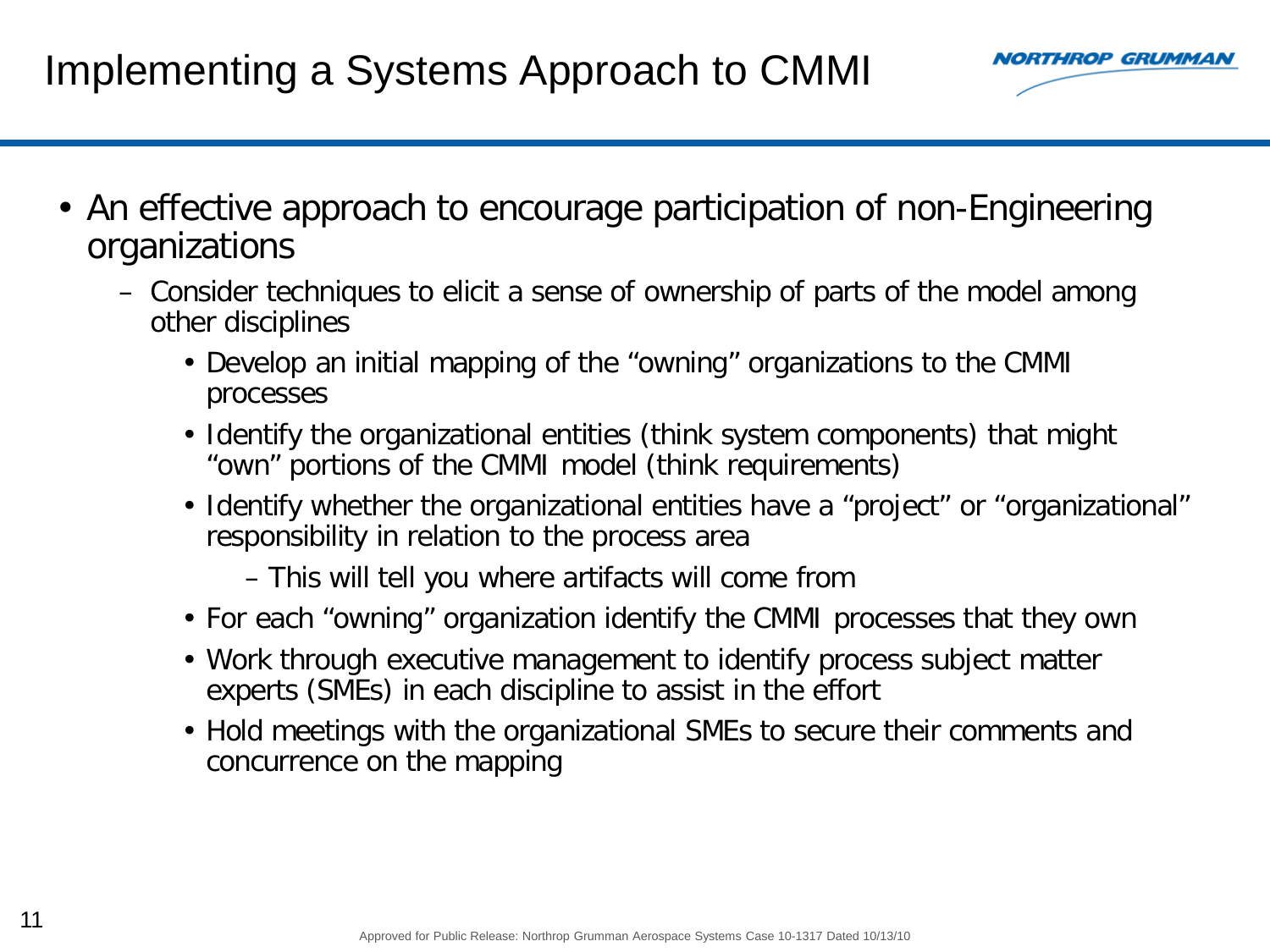

The CMMI model (process areas and practices) can be viewed as the allocated requirements

#### Organizational departments can be viewed as the components of the System

|                         |                                                                |                                        |   |   |                                       |   |   | Indicates that activity is primarily a project activity |                                                                             |                                  |                         |                     |
|-------------------------|----------------------------------------------------------------|----------------------------------------|---|---|---------------------------------------|---|---|---------------------------------------------------------|-----------------------------------------------------------------------------|----------------------------------|-------------------------|---------------------|
|                         |                                                                | $\circ$                                |   |   |                                       |   |   |                                                         | Indicates that activity is primarily a functional (organizational) activity |                                  |                         |                     |
|                         | <b>LEVEL 2</b>                                                 |                                        |   |   |                                       |   |   |                                                         |                                                                             |                                  |                         |                     |
| <b>PROJECT PLANNING</b> |                                                                | <b>Subject Matter</b><br><b>Expert</b> |   |   | $ $ SYS $ $ SW $ $ T&E $ $ LOG $ $ HW |   |   | <b>QA Process</b><br>Grp                                | Eng<br>Mgmt                                                                 | Global<br><b>Supply</b><br>Chain | <b>Supplier</b><br>Qual | Prog<br><b>Mgmt</b> |
|                         | <b>SG-1 Establish Estimates</b>                                |                                        |   |   |                                       |   |   |                                                         |                                                                             |                                  |                         |                     |
|                         | SP-1.1 Estimate the scope of the project                       |                                        |   |   |                                       |   |   |                                                         | P                                                                           | P                                |                         | P                   |
|                         | SP-1.2 Establish estimates of work product<br>& task attribute |                                        | P | P | P                                     | P | P |                                                         | P                                                                           |                                  |                         |                     |
|                         | SP-1.3 Define project life cycle                               |                                        | P | P |                                       |   |   |                                                         | P                                                                           |                                  |                         | P                   |
|                         | SP-1.4 Determine estimates of effort & cost                    |                                        | P | P | P                                     | P | P |                                                         | P                                                                           | P                                |                         |                     |
|                         | <b>SG-2 Develop a Project Plan</b>                             |                                        |   |   |                                       |   |   |                                                         |                                                                             |                                  |                         |                     |
|                         | SP-2.1 Establish the budget & schedule                         |                                        |   |   |                                       |   |   |                                                         | P                                                                           |                                  |                         | P                   |
|                         | SP-2.2 dentify project risks                                   |                                        | P |   |                                       |   |   |                                                         | P                                                                           |                                  |                         | P                   |
|                         | SP-2.3 Plan for data management                                |                                        |   |   |                                       |   |   |                                                         |                                                                             |                                  |                         | P                   |
|                         | SP-2.4 Plan for project resources                              |                                        | P | P | P                                     | P | P |                                                         | P                                                                           |                                  |                         | P                   |
|                         | SP-2.5   Plan for needed knowledge & skills                    |                                        | P | P | P                                     | P | P |                                                         | P                                                                           |                                  |                         | P                   |
|                         | SP-2.6   Plan stakeholder involvement                          |                                        |   |   |                                       |   |   |                                                         | P                                                                           |                                  |                         | P                   |
|                         | SP-2.7 Establish the project plan                              |                                        | P | P | P                                     |   |   |                                                         | P                                                                           |                                  |                         | P                   |
|                         | <b>SG3 - Obtain Commitment to the Plan</b>                     |                                        |   |   |                                       |   |   |                                                         |                                                                             |                                  |                         |                     |
|                         | SP-3.1 Review plans that affect the project                    |                                        |   |   |                                       |   |   |                                                         | P                                                                           |                                  |                         | P                   |
|                         | SP-3.2 Reconcile work & resource levels                        |                                        |   |   |                                       |   |   |                                                         | P                                                                           |                                  |                         | P                   |
|                         | SP-3.3 Obtain plan commitment                                  |                                        |   |   |                                       |   |   |                                                         | P                                                                           |                                  |                         | P                   |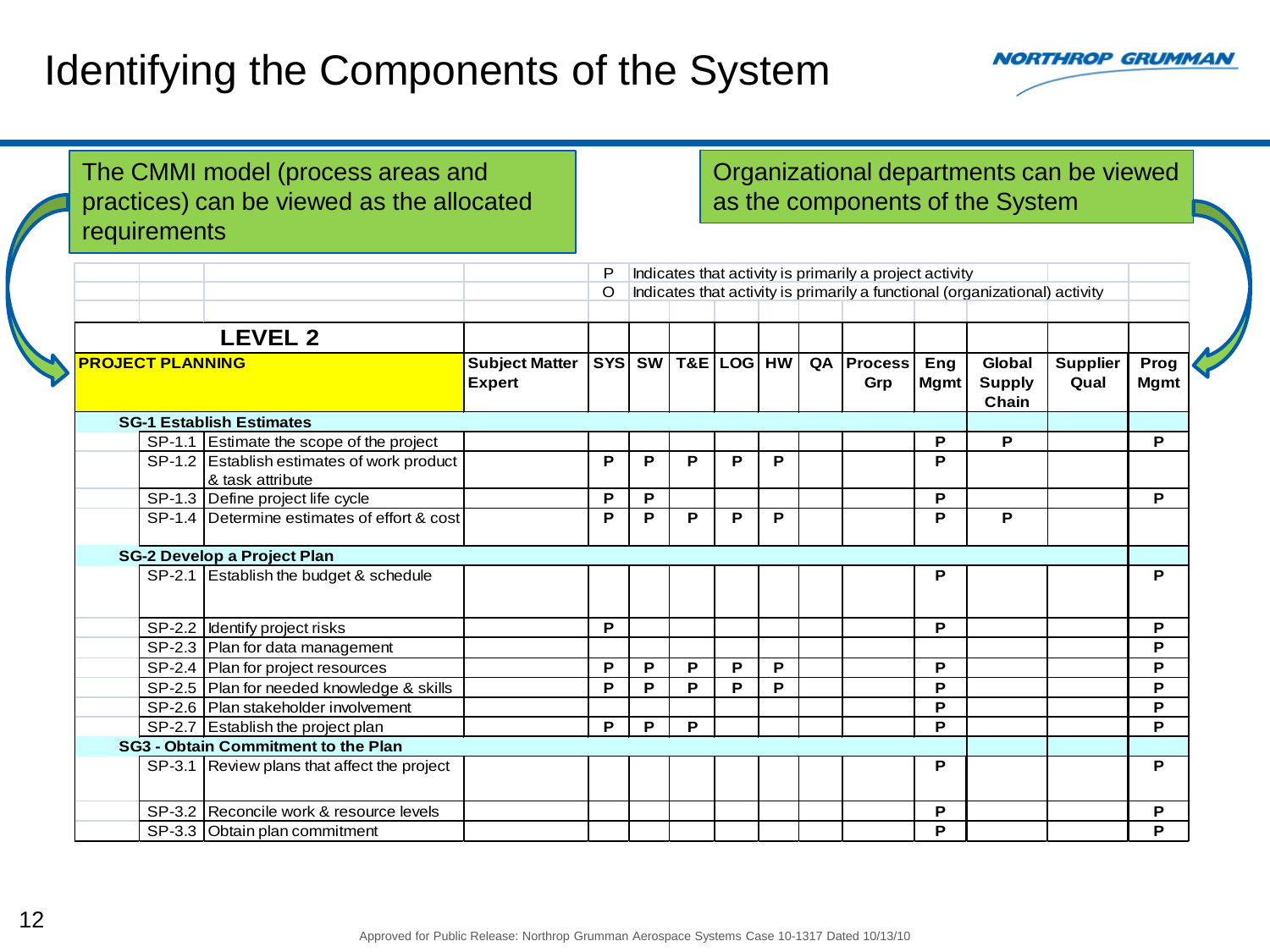

|                                                            |                       |            |                                                                             | by the organization |            |   |  |                                                         |    | The Systems approach identifies which requirements<br>are satisfied by the project and which are satisfied |                 |             |  |
|------------------------------------------------------------|-----------------------|------------|-----------------------------------------------------------------------------|---------------------|------------|---|--|---------------------------------------------------------|----|------------------------------------------------------------------------------------------------------------|-----------------|-------------|--|
|                                                            |                       |            |                                                                             |                     |            |   |  | Indicates that activity is primarily a project activity |    |                                                                                                            |                 |             |  |
|                                                            |                       |            | Indicates that activity is primarily a functional (organizational) activity |                     |            |   |  |                                                         |    |                                                                                                            |                 |             |  |
| <b>SUPPLIER AGREEMENT MANAGEMENT</b>                       | <b>Subject Matter</b> | <b>SYS</b> | SW                                                                          |                     | T&E LOG HW |   |  | QA   Process                                            | ЕM | Global                                                                                                     | <b>Supplier</b> | Prog        |  |
|                                                            | <b>Expert</b>         |            |                                                                             |                     |            |   |  | Grp                                                     |    | <b>Supply</b><br>Chain                                                                                     | Qual            | <b>Mgmt</b> |  |
| <b>SG-1 Establish Supplier Agreements</b>                  |                       |            |                                                                             |                     |            |   |  |                                                         |    |                                                                                                            |                 |             |  |
| SP-1.1 Determine acquisition type                          |                       | Р          |                                                                             |                     |            |   |  |                                                         | P  | P                                                                                                          |                 | P           |  |
| SP-1.2 Select suppliers                                    |                       |            | P                                                                           |                     |            | P |  |                                                         | P  | P                                                                                                          |                 | P           |  |
| SP-1.3 Establish suppler agreements                        |                       |            | P                                                                           |                     |            | P |  |                                                         | P  | P                                                                                                          |                 | P           |  |
| <b>SG-2 Satisfy Supplier Agreements</b>                    |                       |            |                                                                             |                     |            |   |  |                                                         |    |                                                                                                            |                 |             |  |
| SP-2.1 Execute the supplier agreement                      |                       | P          | P                                                                           |                     |            | Ρ |  |                                                         | P  | P                                                                                                          |                 |             |  |
| SP-2.2 Monitor Selected Supplier<br>Processes              |                       | P          | P                                                                           |                     |            | P |  |                                                         | P  | P                                                                                                          |                 | P           |  |
| SP-2.3 Evaluate Selected Supplier Work<br><b>IProducts</b> |                       |            |                                                                             |                     |            |   |  |                                                         |    |                                                                                                            |                 |             |  |
| SP-2.4 Accept the acquired product                         |                       |            | P                                                                           |                     |            | P |  |                                                         | P  |                                                                                                            | P               |             |  |
| SP-2.5 Transition products                                 |                       |            | P                                                                           |                     |            | P |  |                                                         | P  |                                                                                                            | P               |             |  |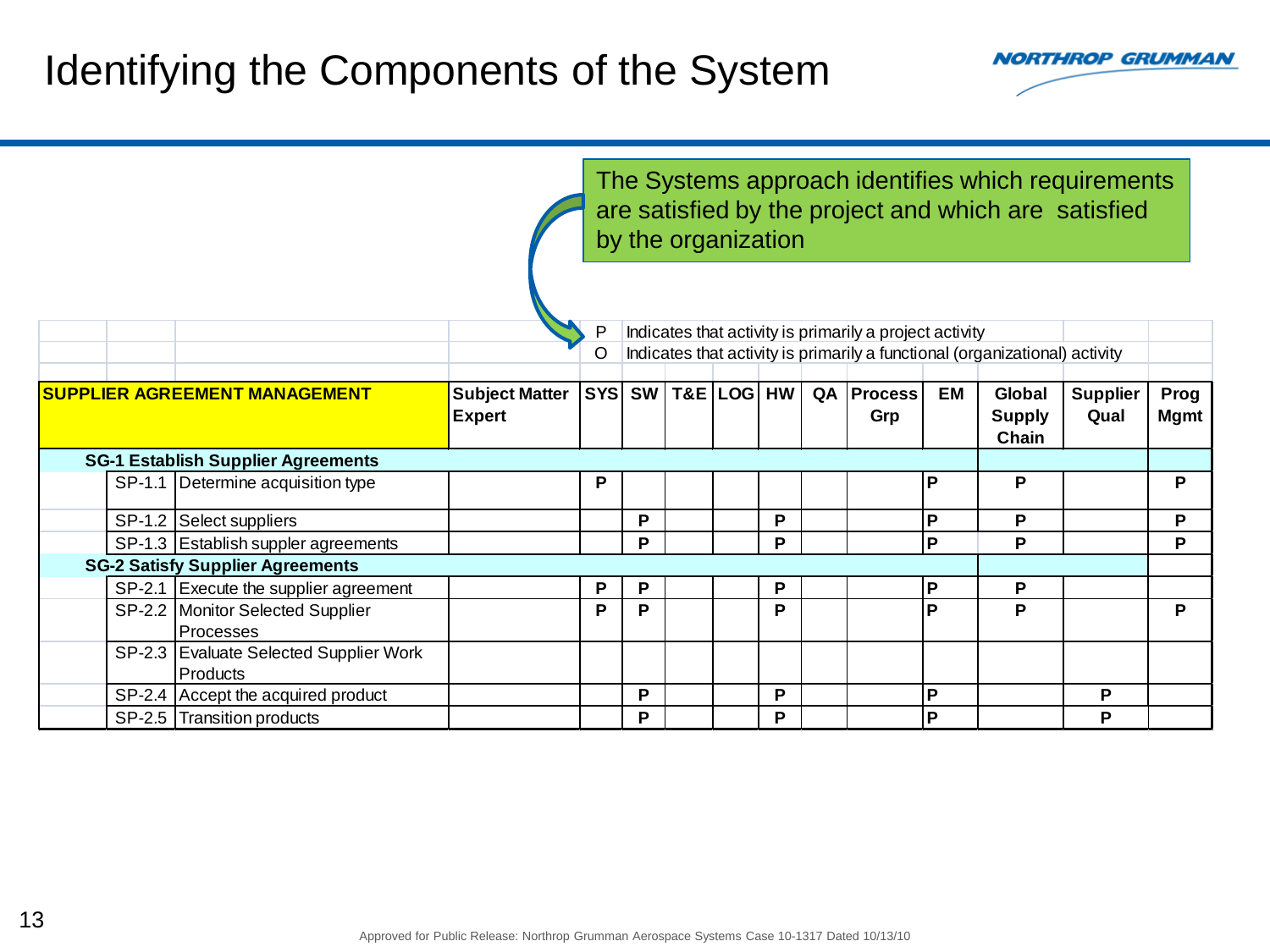

|                                                                                                                     | The Systems approach identifies the subject matter<br>expert (SME) for each PA and practice                                                      |   |   |                         |   |   |  |                          |    |                                  |                         |                     |
|---------------------------------------------------------------------------------------------------------------------|--------------------------------------------------------------------------------------------------------------------------------------------------|---|---|-------------------------|---|---|--|--------------------------|----|----------------------------------|-------------------------|---------------------|
|                                                                                                                     | P<br>Indicates that activity is primarily a project activity<br>O<br>Indicates that activity is primarily a functional (organizational) activity |   |   |                         |   |   |  |                          |    |                                  |                         |                     |
| <b>LEVEL 3</b><br><b>TECHNICAL SOLUTION</b>                                                                         | <b>Subject Matter</b><br><b>Expert</b>                                                                                                           |   |   | SYS SW   T&E   LOG   HW |   |   |  | <b>QA Process</b><br>Grp | EM | Global<br><b>Supply</b><br>Chain | <b>Supplier</b><br>Qual | Prog<br><b>Mgmt</b> |
| <b>SG-1 Select Product-Component Solutions</b><br>SP-1.1<br>Develop alternative solutions and<br>selection criteria |                                                                                                                                                  | P |   |                         |   |   |  |                          |    |                                  |                         |                     |
| Select product-component solutions<br>SP-1.2<br><b>SG-2 Develop the Design</b>                                      |                                                                                                                                                  | P |   |                         |   |   |  |                          |    |                                  |                         |                     |
| SP-2.1<br>Design the product or product<br>component                                                                |                                                                                                                                                  |   | P |                         |   | P |  |                          |    |                                  |                         |                     |
| SP-2.2 Establish a technical data package                                                                           |                                                                                                                                                  |   | P |                         | P | P |  |                          |    |                                  |                         |                     |
| SP-2.3   Design interfaces using criteria                                                                           |                                                                                                                                                  |   | P |                         |   | P |  |                          |    |                                  |                         |                     |
| SP-2.4<br>Perform make, buy, or reuse<br>analyses                                                                   |                                                                                                                                                  | P | P |                         |   | P |  |                          | P  | P                                |                         | P                   |
| <b>SG-3 Implement the Product Design</b>                                                                            |                                                                                                                                                  |   |   |                         |   |   |  |                          |    |                                  |                         |                     |
| SP-3.1<br>Implement the design                                                                                      |                                                                                                                                                  |   | P |                         |   | P |  |                          |    |                                  |                         |                     |
| SP-3.2<br>Develop product support<br>documentation                                                                  |                                                                                                                                                  |   |   |                         | P |   |  |                          |    |                                  |                         |                     |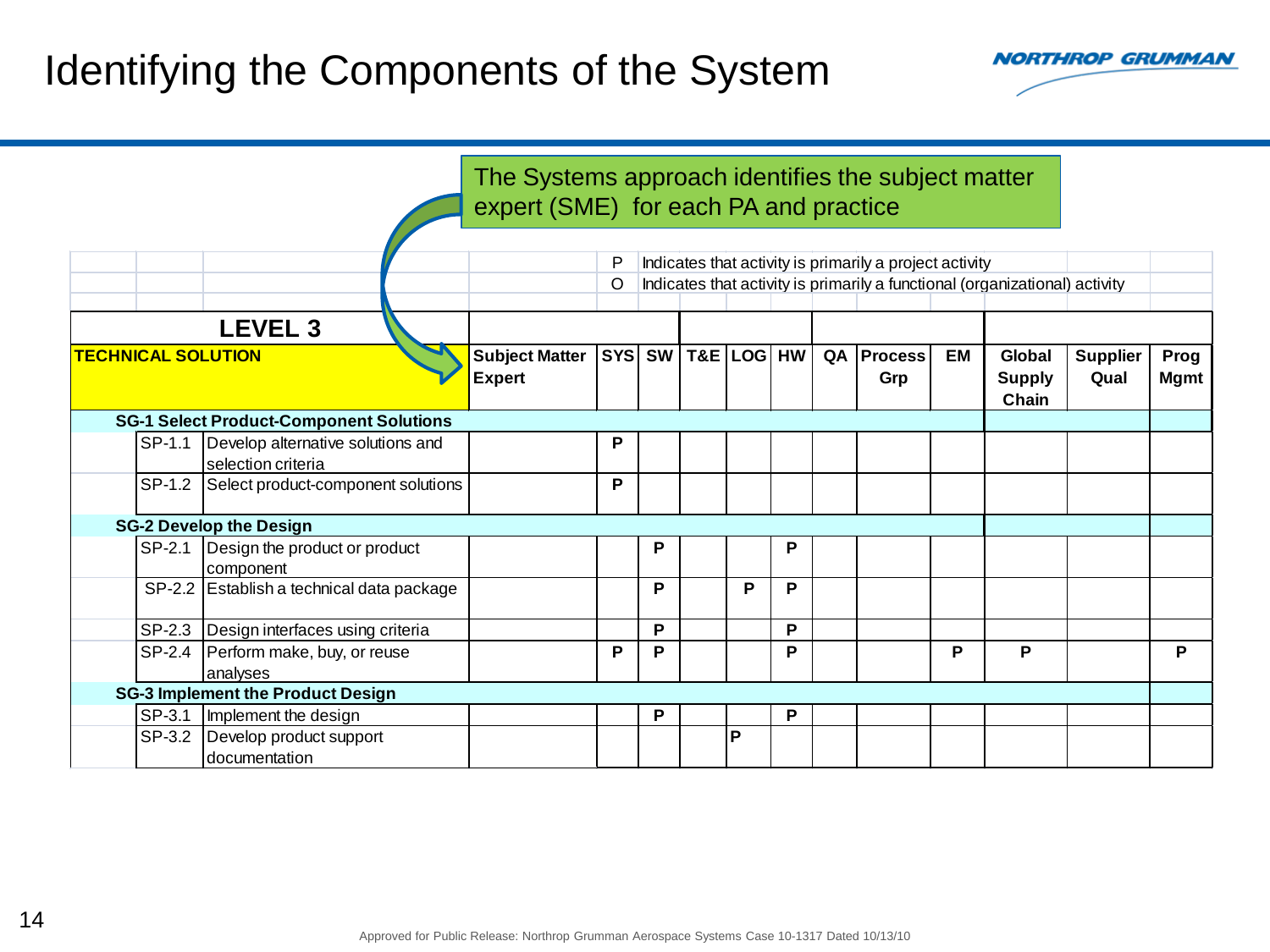

|        |                                                                     |                                        | P            |              | Indicates that activity is primarily a project activity |   |   |      |                                                                             |           |                                  |                         |                     |
|--------|---------------------------------------------------------------------|----------------------------------------|--------------|--------------|---------------------------------------------------------|---|---|------|-----------------------------------------------------------------------------|-----------|----------------------------------|-------------------------|---------------------|
|        |                                                                     |                                        | O            |              |                                                         |   |   |      | Indicates that activity is primarily a functional (organizational) activity |           |                                  |                         |                     |
|        | <b>ORGANIZATIONAL PROCESS DEFINITION</b>                            | <b>Subject Matter</b><br><b>Expert</b> |              |              | SYS SW T&E LOG HW                                       |   |   |      | QA   Process  <br>Grp                                                       | <b>EM</b> | Global<br><b>Supply</b><br>Chain | <b>Supplier</b><br>Qual | Prog<br><b>Mgmt</b> |
|        | <b>SG-1 Establish Organizational Process Assets</b>                 |                                        |              |              |                                                         |   |   |      |                                                                             |           |                                  |                         |                     |
| SP-1.1 | <b>Establish standard processes</b>                                 |                                        | $\mathbf{o}$ | $\mathbf{o}$ | O                                                       | O | O | Q, P | $\mathbf{o}$                                                                | O         |                                  | $\mathbf{o}$            | $\mathbf{o}$        |
|        | SP-1.2   Establish life-cycle model<br>descriptions                 |                                        | O            | O            |                                                         |   |   |      |                                                                             | O         |                                  |                         |                     |
| SP-1.3 | Establish tailoring criteria and<br>guidelines                      |                                        | V            |              |                                                         |   |   |      | $\mathbf{o}$                                                                | $\Omega$  |                                  | O                       | O                   |
|        | SP-1.4   Establish the organization's<br>measurement repository     |                                        |              |              |                                                         |   |   |      | $\mathbf{o}$                                                                | $\Omega$  |                                  |                         | O                   |
|        | SP-1.5 Establish the organization's process<br>asset library        |                                        |              |              |                                                         |   |   |      | $\mathbf{o}$                                                                | $\Omega$  |                                  |                         | O                   |
|        | SP-1.6 Establish work environment<br>standardsprocess asset library |                                        |              |              |                                                         |   |   |      | $\mathbf{o}$                                                                | O         |                                  |                         | O                   |
|        | <b>SG-2 Enable IPPD Management</b>                                  |                                        |              |              |                                                         |   |   |      |                                                                             |           |                                  |                         |                     |
| SP-2.1 | <b>Establish empowerment</b><br>mechanisms                          |                                        |              |              |                                                         |   |   |      | $\mathbf{o}$                                                                | O         |                                  |                         | $\Omega$            |
| SP-2.2 | Establish rules & guidelines for<br>integrated teams                |                                        |              |              |                                                         |   |   |      |                                                                             | O         |                                  |                         |                     |
|        | SP-2.3 Balance team and home<br>organization responsibilities       |                                        |              |              |                                                         |   |   |      | $\Omega$                                                                    | $\Omega$  |                                  | O                       | $\Omega$            |

The Systems approach identifies which requirements are allocated to which components (organizational departments), and identifies whether it is an organizational or project function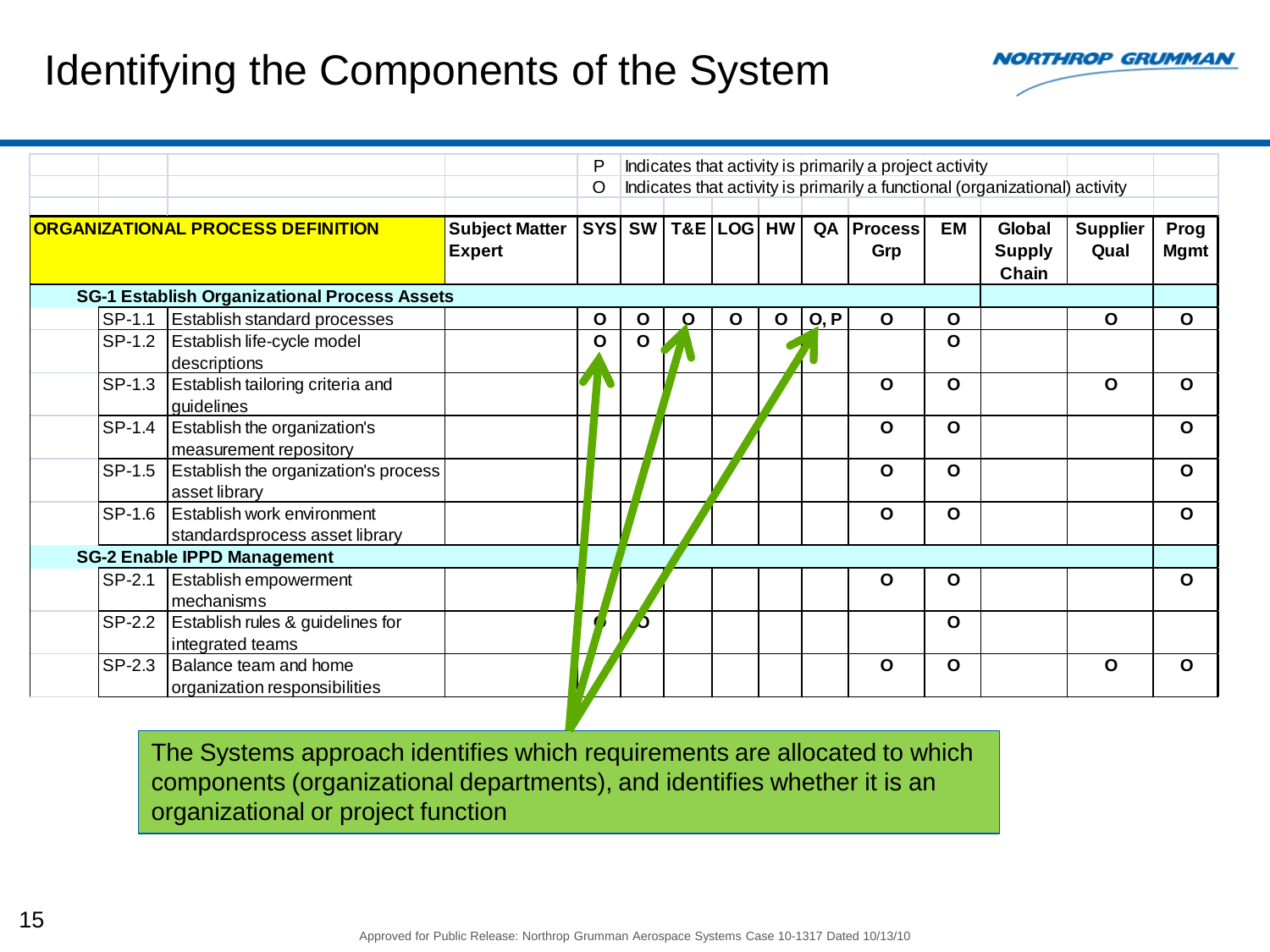# Populating the System Framework



- Mapping the Documentation to the Model (Engineering and Non-Engineering)
	- Work with designated process SMEs from each discipline/department to identify the procedures that map to process areas and practices
	- Work with the SMEs to identify specific passages in a document that address the practice
	- Assist SMEs in gap analysis to identify any document deficiencies which require remedial work to satisfy the practice
	- Work with SMEs to identify the work products their processes produce, which correspond to the "expected artifacts" cited in the model
	- Solicit SME assistance in the actual mapping of their procedures and expected artifacts into the CMMI process implementation indicator (PII)
	- Solicit SME assistance in collecting project specific artifacts, and organizing them into specified repositories
	- Work with SMEs to identify the appraisal interview candidates
	- The SMEs become points-of-contact to resolve findings generated from appraisals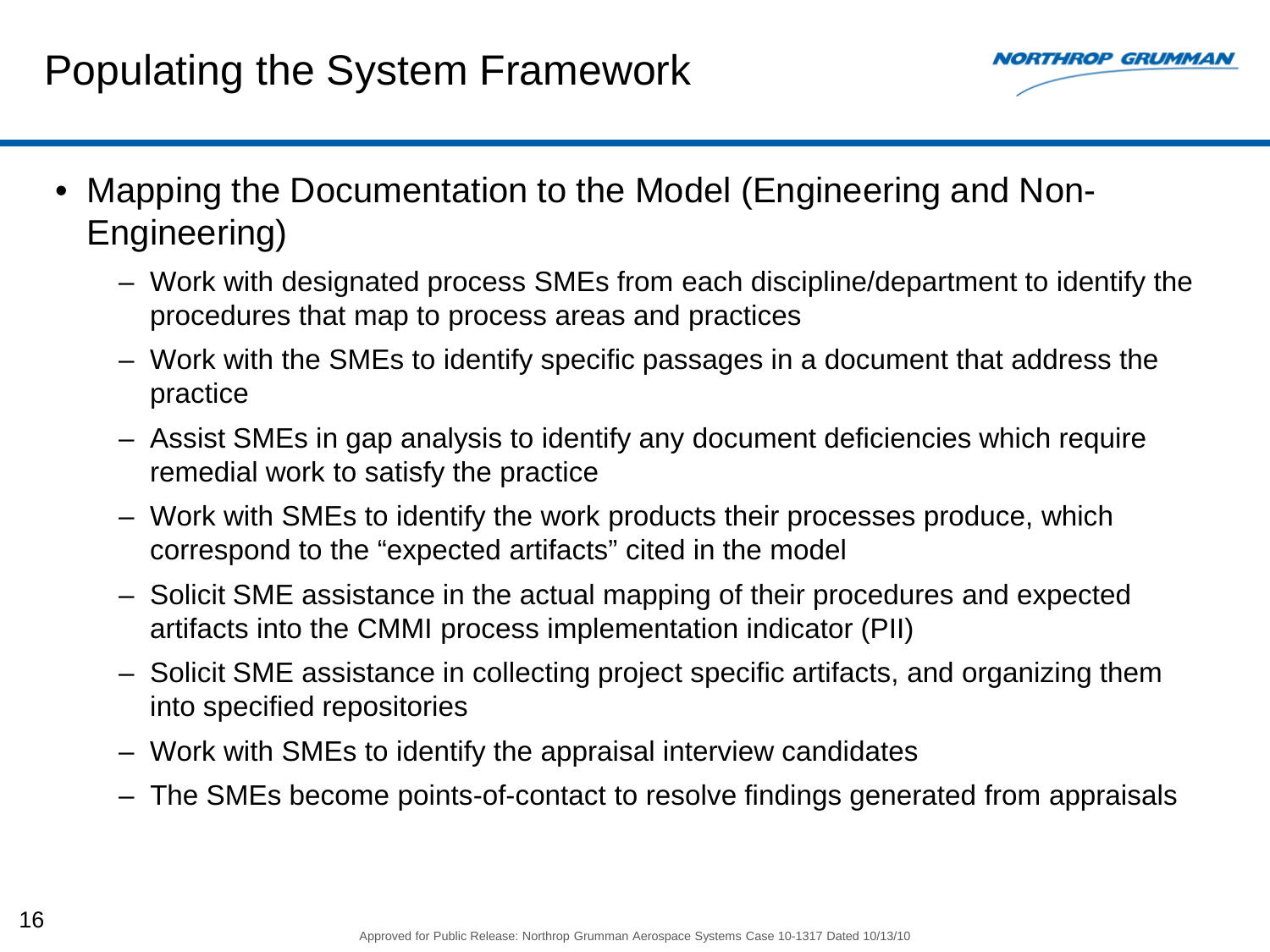



- Benefits: Tangible and Intangible
	- Tangible
		- The expanded approach results in robust implementation of the CMMI model, involving critical departments and management functions outside engineering
		- The expanded implementation safeguards against "flag chasing" approaches that rely on convenient, sub-optimized mappings
	- Intangible
		- Process subject matter experts (SMEs) from participating disciplines gain exposure to and an appreciation of the benefits of CMMI
			- They become process advocates, carrying the message of the model's usefulness back to their organization
			- Communicating the benefits of CMMI to non-Engineering departments uninvolved in the appraisal process would likely represent an insurmountable challenge for a small cadre of Engineering personnel